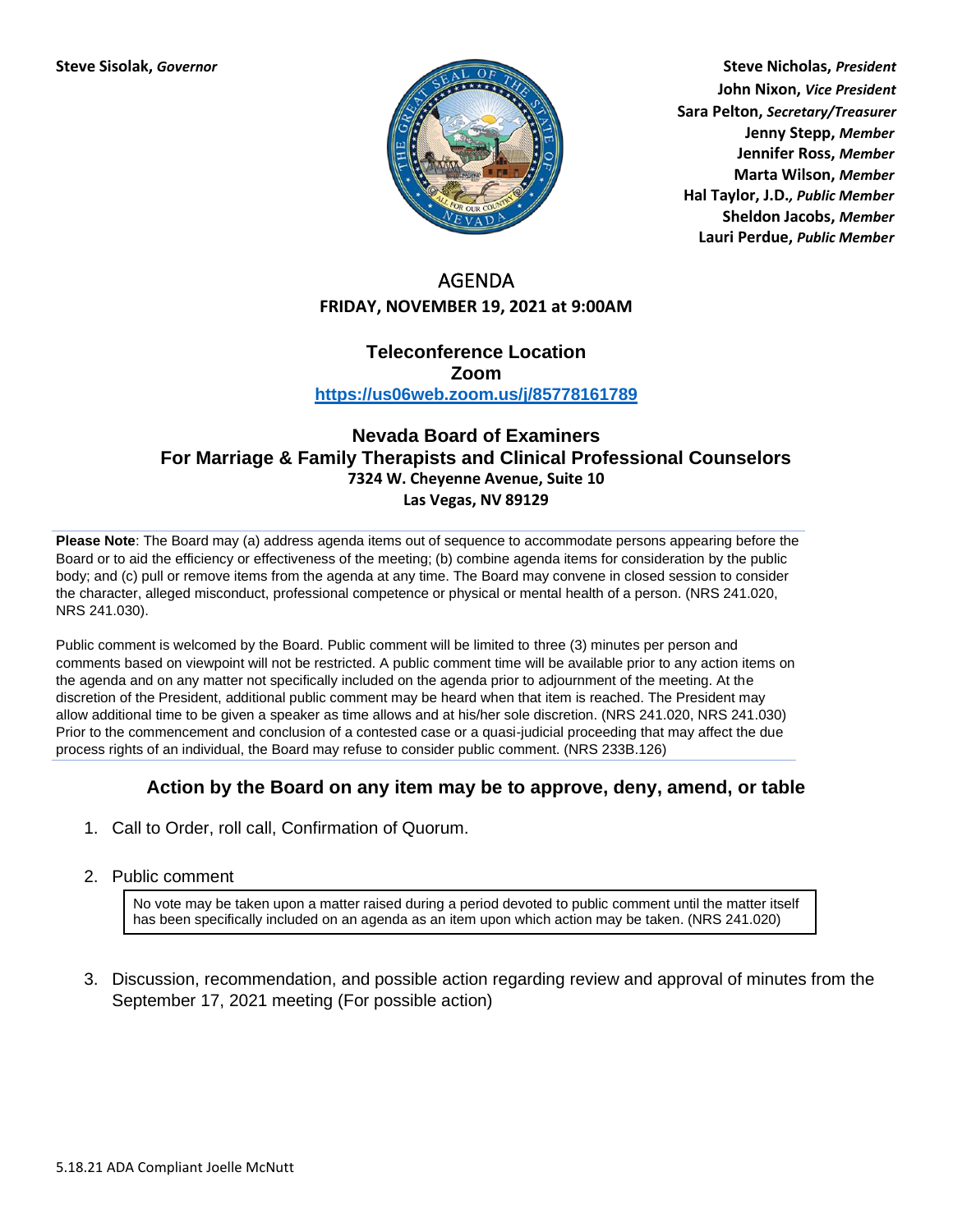4. Review/Decision regarding the following licensees who have petitioned the Board to be Primary Supervisors for Marriage and Family Therapist (MFT) and Clinical Professional Counselor (CPC) Interns: (For possible action)

| <b>Supervision Applicant</b> | <b>AAMFT Approved</b><br>Supervisor/Supervisor<br><b>Candidate or CCE</b><br><b>Approved Certificate/</b><br><b>Supervisor Course</b> | Transcript of 45-<br>hour<br>Graduate-level<br><b>Supervision Course</b> | <b>Mentor Signature of</b><br><b>Supervisory</b><br><b>Experience</b> |
|------------------------------|---------------------------------------------------------------------------------------------------------------------------------------|--------------------------------------------------------------------------|-----------------------------------------------------------------------|
| Paula Johnson                | Yes                                                                                                                                   | N/A                                                                      | N/A                                                                   |
| <b>Tanea McKee</b>           | Yes                                                                                                                                   | N/A                                                                      | N/A                                                                   |
| <b>Denise Manandik</b>       | Yes                                                                                                                                   | N/A                                                                      | N/A                                                                   |
| <b>Ashia McReynolds</b>      | Yes                                                                                                                                   | N/A                                                                      | N/A                                                                   |
|                              |                                                                                                                                       |                                                                          |                                                                       |

- 5. Review, discussion, and possible action regarding waiver of supervised clinical practice course requirement for her MFT Intern application (For possible action) – Kisha Walker
- 6. Review and discussion of Nevada academic requirements after 8/30/2023 in comparison to CACREP and COAMFTE requirements (for discussion) – Joelle McNutt
- 7. Review and discussion regarding allocation of intern hours (for discussion) Sara Pelton
- 8. Review, discussion, and possible action regarding review of financial statements 1st Quarter FY 22 ending September 30, 2021
- 9. Report from President (Advisement)
- 10. Report from Treasurer (Advisement)
- 11. Report from Executive Director (Advisement)
- 12. Report from Senior Deputy Attorney General Henna Rasul (Advisement)
- 13. Discussion regarding future agenda items and possible future meeting dates:
	- Friday, January 21, 2022 @ 9:00 AM (Public Meeting)
	- Friday, February 18, 2022 @ 9:00 AM (Public Meeting)
- 14. Board member comments
- 15. Public comment.

No vote may be taken upon a matter raised during a period devoted to public comment until the matter itself has been specifically included on an agenda as an item upon which action may be taken. (NRS 241.020)

16. Adjournment

5.18.21 ADA Compliant Joelle McNutt Meeting agendas are available for download at the Nevada State Board of Marriage Family Therapists & Clinical Professional Counselors website: [http://marriage.nv.gov.](http://marriage.nv.gov/) Anyone who needs the agenda or